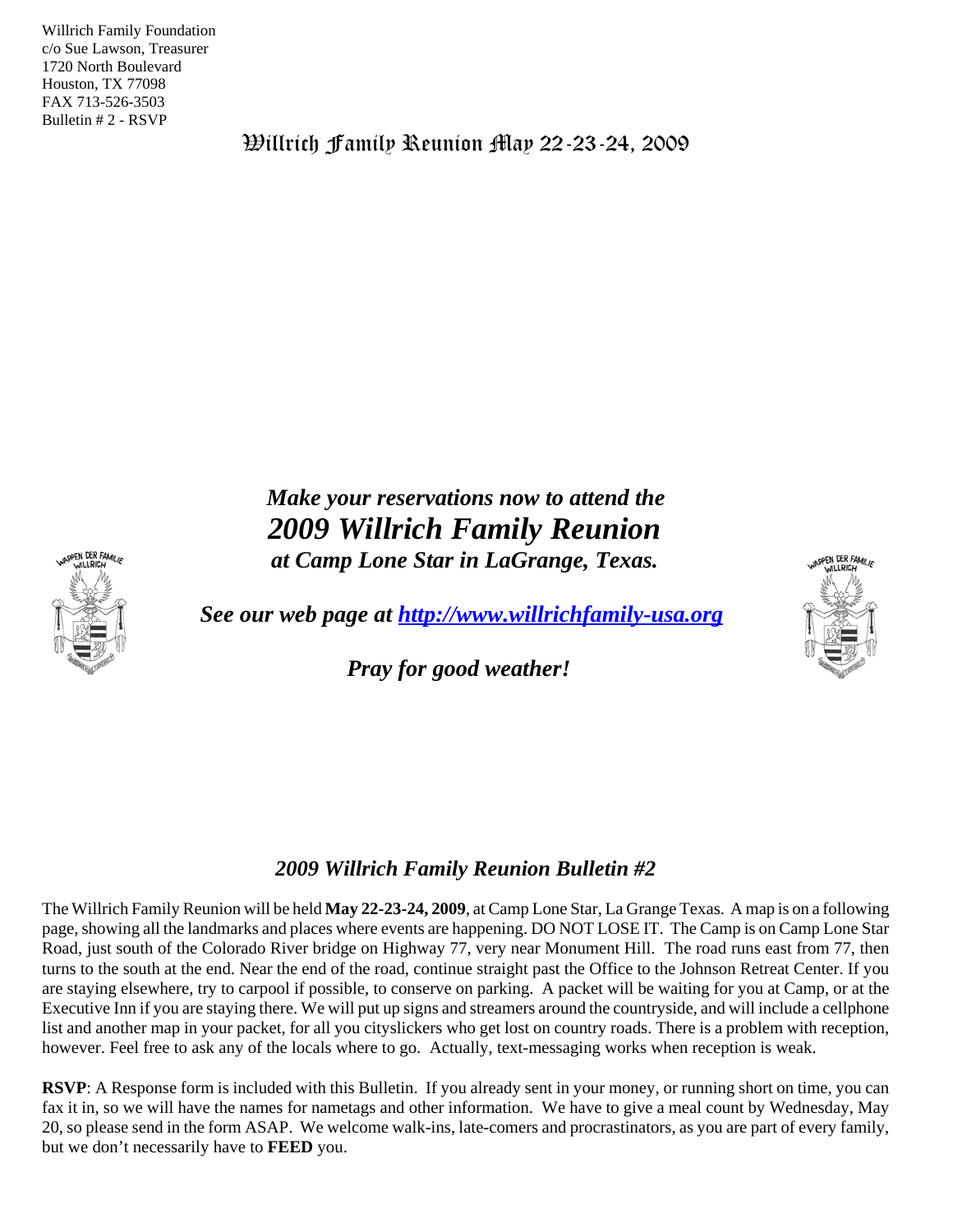**FAMILY DUES**: We are receiving a good response on the Family Dues (Seed Money). The suggested amount is \$10, but some people are sending in more, which is a big help, as the economy is hurting many people. It has made it possible to reduce some of the charges, and hopefully we won't go broke. PLEASE be sure we have correct information on all your family, including email addresses and cell phone numbers. Send information to WillrichFamilyUSA@yahoo.com (Note: no dash in the Yahoo address.) or fax to 713-526-3503.

We are taking donations for the **Vetternschaft** (our German Willrich cousins), which we will send to them in Euros, to help defray their costs for mailings. On the Vetternschaft table, we will have information about the Reunion in Germany next year. We hope to be able to send a group from Texas to attend. The Vetternschaft website is http://www.wilrich-willrich.de .

**ACCOMMODATIONS**: We still have a few rooms at Camp. RSVP ASAP, or we will give the rooms to others. There are still some reserved rooms at the Executive Inn (979-968-2600), at the \$60 rate. If that fills up, try the Best Western (979-968-6800), on Hwy 71 Loop near Hwy 77. The May date greatly improved our chances of getting rooms. No bikers or antique dealers!

**FRIDAY NIGHT**: Dinner on Friday night is on your own, but you need to check in first, to get your linens, etc. We will have a list of restaurants, or you may bring food to the Camp and eat there, or we may order pizza. If you are staying at Camp Lone Star, 4 meals are included: breakfast, lunch and dinner on Saturday, and Sunday breakfast. We will be setting up displays starting about 5:00 PM on Friday. Each family line will have a table for photos and memorabilia, so please bring what you have. We will have some plastic sleeves, but it would be best if you bring your photos and documents in protective covers. Also, please label them as to who they are, and who they belong to, in case you forget them. Nancy Brown will be scanning photos and documents for the Willrich book. If you could write down some family memories, or interview elderly family members, we would like to have these for the book. If you have videos of previous Willrich Family Reunions, or taped interviews with elderly family members, we will have equipment to play them and to record them to DVD.

The Schencks will have the old house, Mount Eliza, open on Saturday. Other historic family homes shown on the map are only for your information, and are not open for viewing. Jerry and Tonnie Willrich's home and the Itsy Bitsy Burro Company will be open also. Please warn your children not to disturb the new baby donkeys and their mamas. Visitation times for all these will be in your packet.

A list of "lost cousins" is on the back of the response form. If you know a current address or email address, please send it to us, and also let them know they are lost. Forward this bulletin to them, if you know their email address.

A panoramic photo will be taken at Mount Eliza (the Willrich/Schenck house) at 2:30 on Saturday by Herndon Loudermilk Panoramic Photography of San Antonio. You can pay \$25 to the photographer, Slade Loudermilk, to have it mailed to you later. He also has a \$30 package that includes a small panoramic and a calendar.

We will again have some Willrich STUFF to sell: T-shirts (\$13 & \$15), aprons (\$20), cloissonne pins (\$10), photos of the family crest (framed or unframed), SMALL line drawings of Mt. Eliza (The large ones are all gone.), history papers, etc.

### **WILLRICH FAMILY FOUNDATION BOARD**: We need

volunteers to represent each family line on the Board of Directors of the Willrich Family Foundation. This is not a difficult job, and is mostly advisory, unless you choose to do more. If you are interested, attend the meeting on Friday night and/or the History Committee meeting on Saturday morning.

#### **TENTATIVE SCHEDULE**:

| (An updated one will be in your packet.) |                                                |  |  |  |  |
|------------------------------------------|------------------------------------------------|--|--|--|--|
| <b>FRIDAY EVENING, May 22:</b>           |                                                |  |  |  |  |
| 5:00 PM                                  | Begin setting up displays; eat dinner (self-   |  |  |  |  |
|                                          | provided) at Camp or a restaurant.             |  |  |  |  |
| 9:00 PM                                  | Business meeting of the Willrich Family        |  |  |  |  |
|                                          | <b>Foundation Board of Directors</b>           |  |  |  |  |
| <b>SATURDAY</b> May 23:                  |                                                |  |  |  |  |
| 8:00 AM                                  | Breakfast (for those staying at Camp)          |  |  |  |  |
| $9:00 - 12:00$                           | Supervised activities at Camp, including       |  |  |  |  |
|                                          | swimming, canoeing, games, etc.                |  |  |  |  |
| 10:00 AM                                 | Meeting of the History Committee               |  |  |  |  |
| $12:00$ Noon                             | Lunch at Camp Lone Star                        |  |  |  |  |
| 2:30                                     | Panoramic photo at Mt. Eliza. Please arrive by |  |  |  |  |
|                                          | 2:00. Carpool; potty-stop before coming.       |  |  |  |  |
| 5:30 PM                                  | Dinner at Camp Lone Star, with brief business  |  |  |  |  |
|                                          | meeting to elect officers; Line dancing may    |  |  |  |  |
|                                          | follow, if we have time before the campfire.   |  |  |  |  |
| 8:00 PM                                  | CAMPFIRE with singing.                         |  |  |  |  |

## **SUNDAY MORNING**, May 24:

8:00 AM Breakfast (for those staying at Camp) 10:30AM MEMORIAL SERVICE AT MONUMENT HILL We will be honoring those who have passed away since the last Reunion. We will call the roll, and family members and those who were close to the honorees will answer "Here!" for them. (Aggies know this as the Aggie Muster.) Please notify us of cousins to be honored, and their dates of death, so we can put it on the program. A guided tour of the Kreische House and the Brewery ruins will follow, for those who wish to explore the Park. The Park is a part of the land that was deeded to Kreische, a stonemason, by Georg Carl Willrich, in payment for the stone work on Mt. Eliza. Georg Carl gave permission for the burial of the remains of members of the Mier Expedition. Later the monument was built to honor them. Friends of Monument Hill/Kreische Brewery (501c3) is in need of funds for Park upkeep and improvements.

**Contacts: Reunion Chairman Sue Lawson 713-526-6400, NEW email sue@lawsonproperties.com. cell713-249-0887. Family updates: Rob & Nancy Brown; robbylbrn@aol.com. President:MarilynPenland,979-245-3823,** abp.jr@sbcglobal.net;

**See our awesome web page: www.WillrichFamily-USA.org**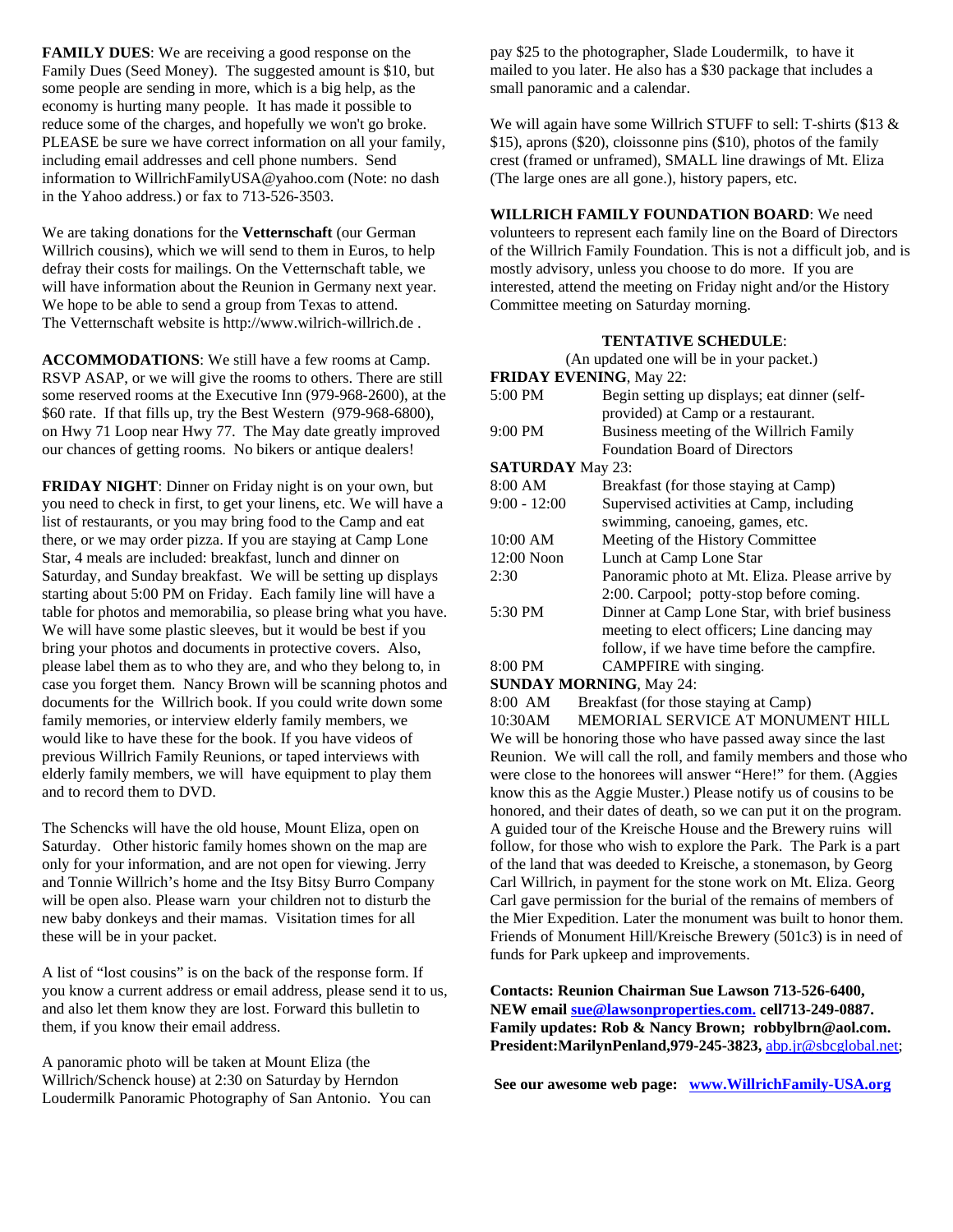Mail or FAX 713-526-3503 Please respond ASAP, as we need a meal count by Tuesday, May 19. Walk-ins are welcome, but might only get potato chips and cookies. Make checks to Willrich Family Foundation. We are not equipped to take credit cards.

# *Willrich Family Reunion Payments for Family of*

| <b>Email Address</b> |  | Cellphone(s) |  |
|----------------------|--|--------------|--|
| Staying at:          |  | Home phone   |  |
| Home Address:        |  |              |  |

| Ages of Participants & number<br>for each level of participation | Ages $0-6$<br>Free:<br>How many? | <b>Ages 7-17</b><br>Youths | <b>Ages 18-64</b><br><b>Adults</b> | Over 65<br><b>Seniors</b> | <b>Total</b><br>coming | <b>Costs</b> |
|------------------------------------------------------------------|----------------------------------|----------------------------|------------------------------------|---------------------------|------------------------|--------------|
| <b>Staying at Camp overnight: 2</b><br>nights, 4 meals, Day*     | @NC                              | @\$65                      | @\$100                             | @\$95                     |                        |              |
| Day*, Lunch & Dinner                                             | @NC                              | @520                       | @\$35                              | @\$25                     |                        |              |
| Day* &1 meal<br><b>Dinner OR Lunch (circle)</b>                  | @NC                              | @\$12                      | @\$25                              | @\$15                     |                        |              |
| Day* Only                                                        | @NC                              | @\$5                       | @\$10                              | @\$5                      |                        |              |
| <b>Reunion Total</b>                                             |                                  |                            |                                    |                           |                        | \$           |
| <b>Family Dues \$10**</b><br>(More is appreciated)               |                                  |                            |                                    |                           |                        | \$           |
| Vetternschaft dues \$10***<br>(if you wish to join)              |                                  |                            |                                    |                           |                        | \$           |
| <b>Less Credits for prior</b><br>payments                        |                                  |                            |                                    |                           |                        | \$           |
| <b>Amount to send</b>                                            |                                  |                            |                                    |                           |                        | \$           |

\*"Day" is the facility use fee and includes all activities. It is included in the Overnight charge.

\*\*Family Dues provides seed money for the Reunions, and is used for expenses, subsidies, and to maintain the website.

\*\*\*The Vetternschaft des Geschlechtes Wilrich-Willrich is the Willrich "cousinship" in Germany. They send a newsletter, have a website, maintain the family archives, and hold a Familientag(Reunion) in Germany in evennumbered years. We are collecting in dollars, to be sent in Euros to the Vetternschaft Treasurer. See the Tentative schedule for activity times.

**Print all names below, for name tags. Give ages of children. (We want to recognize our new members.)**